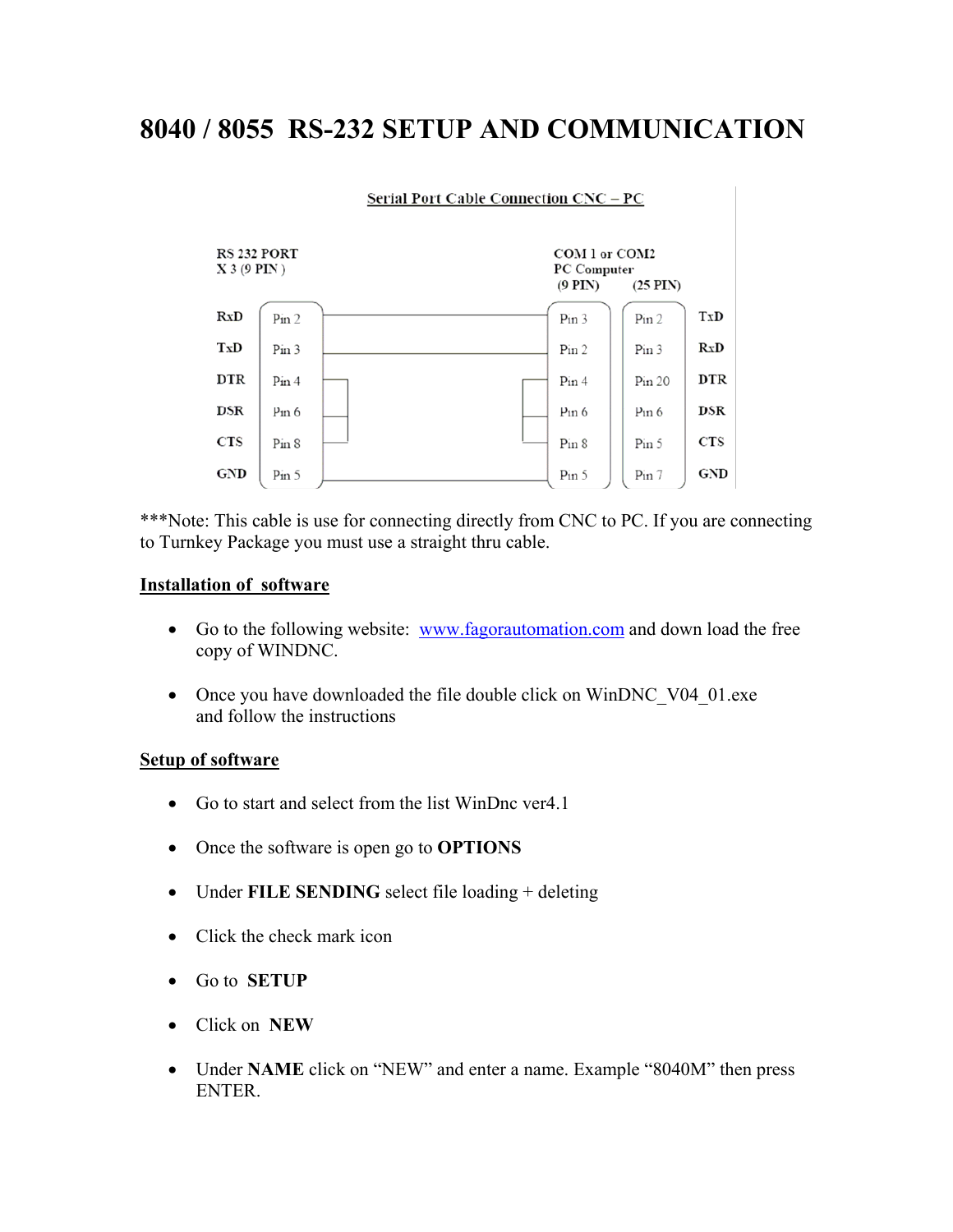- Under **MODEL** select the type of control that you are working with. Example "8050M / 8055M". You would select this option for a CNC 8040M.
- Under **TYPE** select Serial Line.
- No need to do anything with connect on startup.
- Under **PORT**, select your corresponding port. Example "COM1"
- Select the correct Baudrate. Example "115,200"
- Double click under **WORK FOLDER** and navigate to c:/fagor/windnc/work. While the Work folder is highlighted click on **NEW**. Type in the name of the folder where all of your information will be saved to. Example "machine"
- Once the folder "machine" has been created , you must click select. The work folder should now read as c:/fagor/windnc/work/machine
- Click the **OK** icon
- Under devices highlight 8040M, then click on **SELECT,** then click **CONNECT**

**\*\*\*\***The screen should look like this:



\*\*\*\*note this only need to be created once. You can now go to any 8040 M / 8050 M / 8055M control and establish communication .